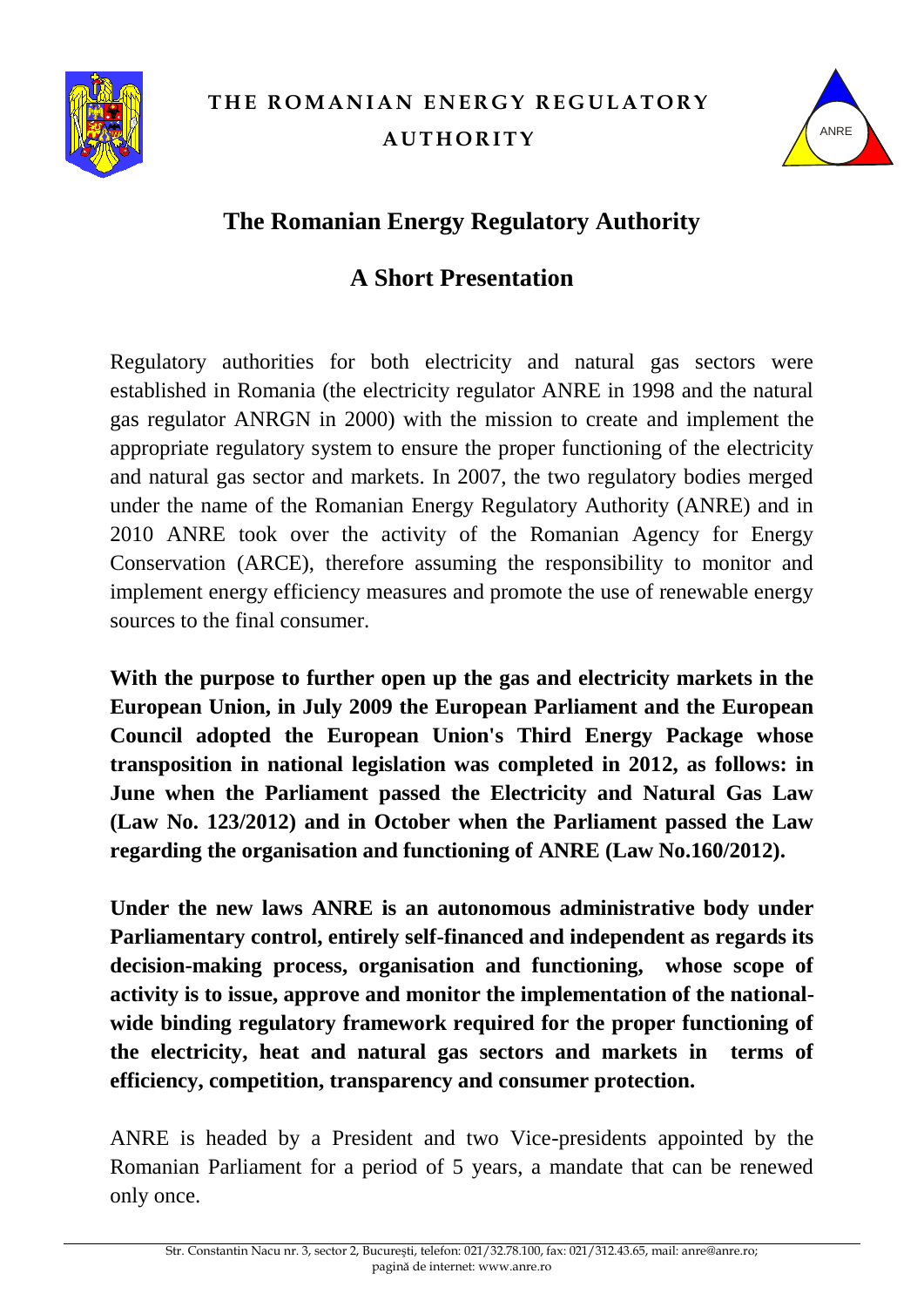ANRE's activity is based on its own rules of organization and operation, approved by ANRE President's order.

On behalf of ANRE, the president shall submit annual activity report which will be discussed, without being subject to the vote, in the joint session of both Chambers of Parliament.

ANRE prepares an annual report on the determination of prices and tariffs approved for the following year and submits it to both Chambers of Parliament by 1 November of each year.

Significant developments in energy efficiency sector, according to the Law No. 121/2014 on energy efficiency was established the Energy Efficiency Department within the Romanian Energy Regulatory Authority.

The regulatory activity of ANRE in energy efficiency sector, focused mainly on: the implementation of the provisions of the Third Energy Package, elaboration of secondary legislation, energy auditors authorisation and energy managers certification, activities regarding the projects funded by Energy Intelligent Europe Programme.

#### **The Regulatory Committee**

ANRE regulations are approved by a Regulatory Committee appointed by the Romanian Parliament and consists of 7 members, including the President and the two Vice-Presidents. Upon the appointment of the first Regulatory Committee after the entry into force of the Law regarding the organisation and functioning of ANRE, one Vice-President and two other members will have a mandate of two and a half years set by Parliamentary Appointment Decision.

#### **The Advisory Council**

The Regulatory Committee is assisted by an Advisory Council whose mission is to ensure the harmonization of interests of both sector undertakings and consumers, assess the impact of ANRE regulations and make suggestions for improvement. The Advisory Council consists of 13 members appointed by Prime Minister decision. It represents employer associations, trade unions in the sector, local public administration associations, professional organisations, consumer associations, the Competition Council and the Romanian Authority for Consumer Protection.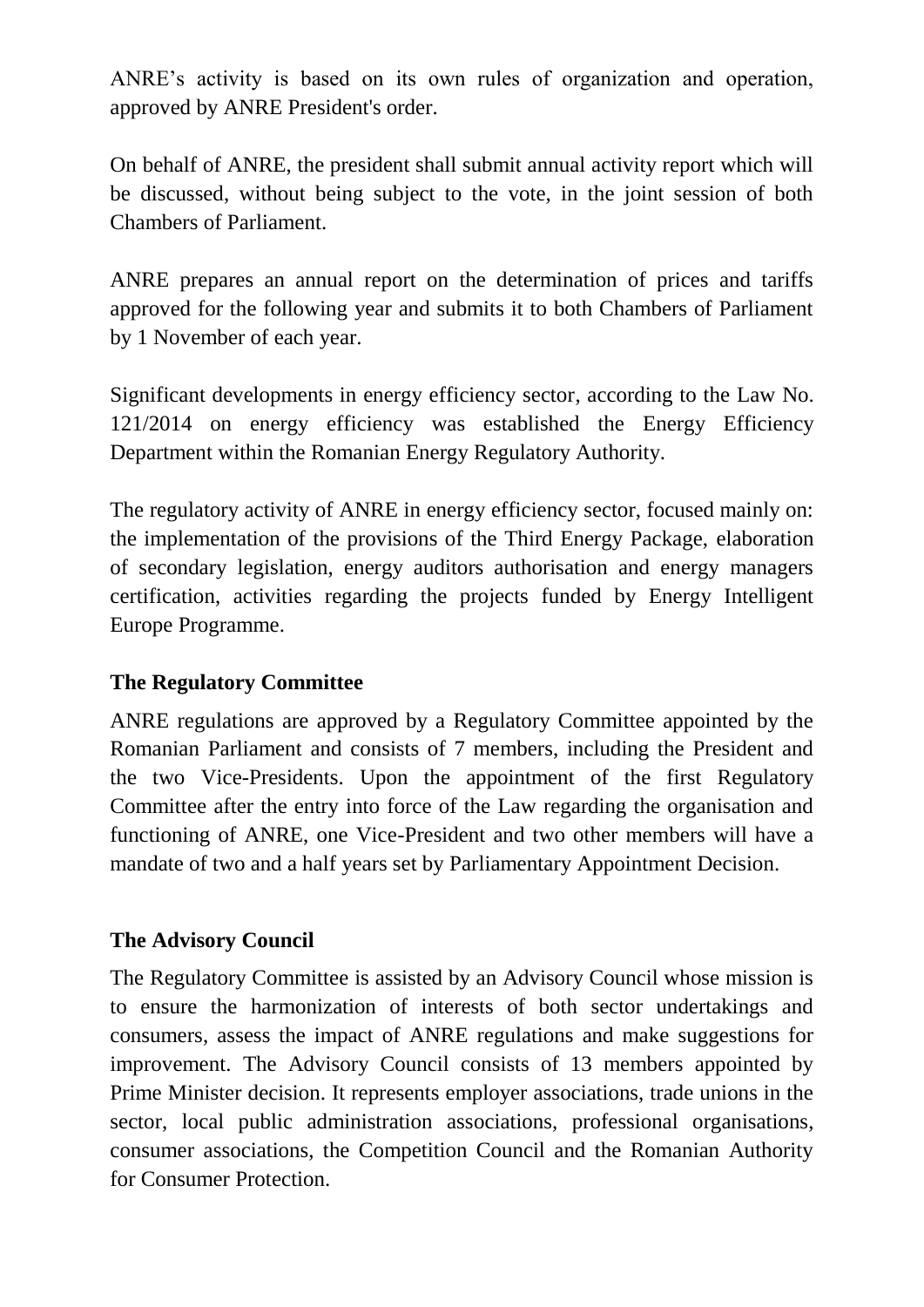#### *ANRE General Objectives in the Electricity and Natural Gas Sectors*

In exercising its responsibilities and competences, ANRE contributes to the fulfillment of the following general objectives:

- $\triangle$  Promotion of a European internal electricity and natural gas market that is safe, competitive and environmentally sustainable and an effective opening in the benefit of all the customers and suppliers in the European Community, as well as guaranteeing adequate criteria for the efficient and reliable functioning of the electricity and gas networks, observing the long-term objectives proposed;
- Development of competitive and functional regional markets, integrated on the European internal electricity market;
- Eliminating restrictions on cross-border trade to meet the demand of electricity and improve integration of national market within the European internal market for electricity;
- Development of a safe, reliable and efficient national energy system, consumer oriented, which will allow the promotion of energy efficiency and the integration of renewable energy sources, as well as the distributed production on both electricity transmission network as well as on the electricity distribution network;
- $\triangle$  Facilitating access to the network for new production units, especially by removing obstacles that prevent the access of new market participants to the electricity and gas markets or the use of renewable energy sources;
- Ensuring the provision of incentives to network operators and other users of electricity and gas networks to increase efficiency of transmission and distribution systems functioning and to accelerate market integration;
- \* Consumer protection by ensuring an effective competitive market, by supporting vulnerable customers; by imposing quality standards for electricity and gas supply service; by facilitating the access for final customers to their consumption data required for changing the electricity or gas supplier, as well as by providing accurate and complete information to consumers;
- Ensuring the compliance by operators in the electricity and natural gas sectors with their due transparency obligations.